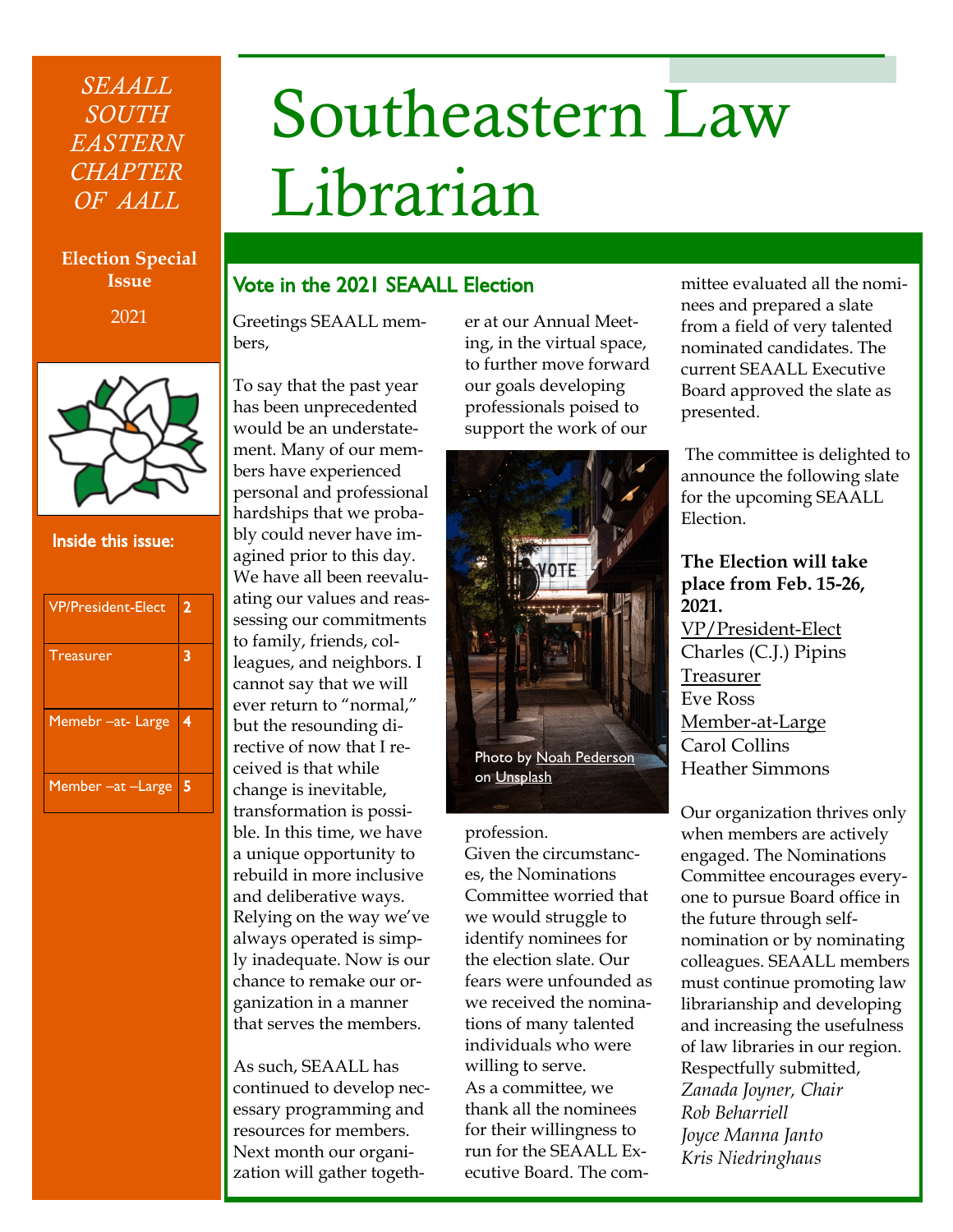# VP / President—Elect Candidate : Charles (C.J.) Pipins

#### *Charge*

• *Serves as Chair of the Program Committee for the annual chapter meeting.*

• *Assists the President in conducting the affairs of the chapter.*

• *Prepares for term of office as President.*

#### *Duties and Responsibilities*

• *Serves as Chair of the Program Committee.*

• *Assumes all duties and obligations of the President in the absence or withdrawal of the President.*

• *Serves as a member of the Articles and Bylaws Committee.*

• *Solicits and appoints committee chairs and members.*

• *Attends the Council of Chapter Presidents meeting and any associated training offered by AALL either virtually or at the AALL annual meeting.*

• *Presents outgoing President with a gift of appreciation from Executive Board during the chapter business meeting at the annual chapter meeting.*



Associate Director for Public Services University of Baltimore Law Library

I wish to express my deep gratitude to SEAALL for considering me for VP/ President-Elect. I am humbled and thrilled about the opportunity to serve SEAALL. I have been a member of SE-AALL since 2010. SE-AALL is indeed the most vibrant and engaging professional group of which I have ever had the pleasure to be a part. I can point to several specific SEAALL events

that have helped to shape some of the major aspects of my professional life, only two of which I will bore you with right now. The first that always comes to mind, was watching Nikki Perry exclaim "I LOVE LEGAL RE-SEARCH!" at the beginning of my first SEAALL Institute in Columbia, SC and thinking, to myself, "ME TOO! I must be in the right place." Several years later I was inspired by several SEAALL colleagues at another SE-AALL Institute to create and teach a new class at my law school on law practice technology. Needless to say, I got excellent advice as well. SE-AALL networking and I educational events have consistently helped me to stretch and grow professionally. With so many smart and fascinating law librarians from across the region, it's unavoidable. I have been active on SEAALL Committees, including chairing the Scholarship Committee and serving on the Executive Board as the SEAALL Member-At-Large. I would be delighted to serve SEAALL again, this time as the VP/President-Elect.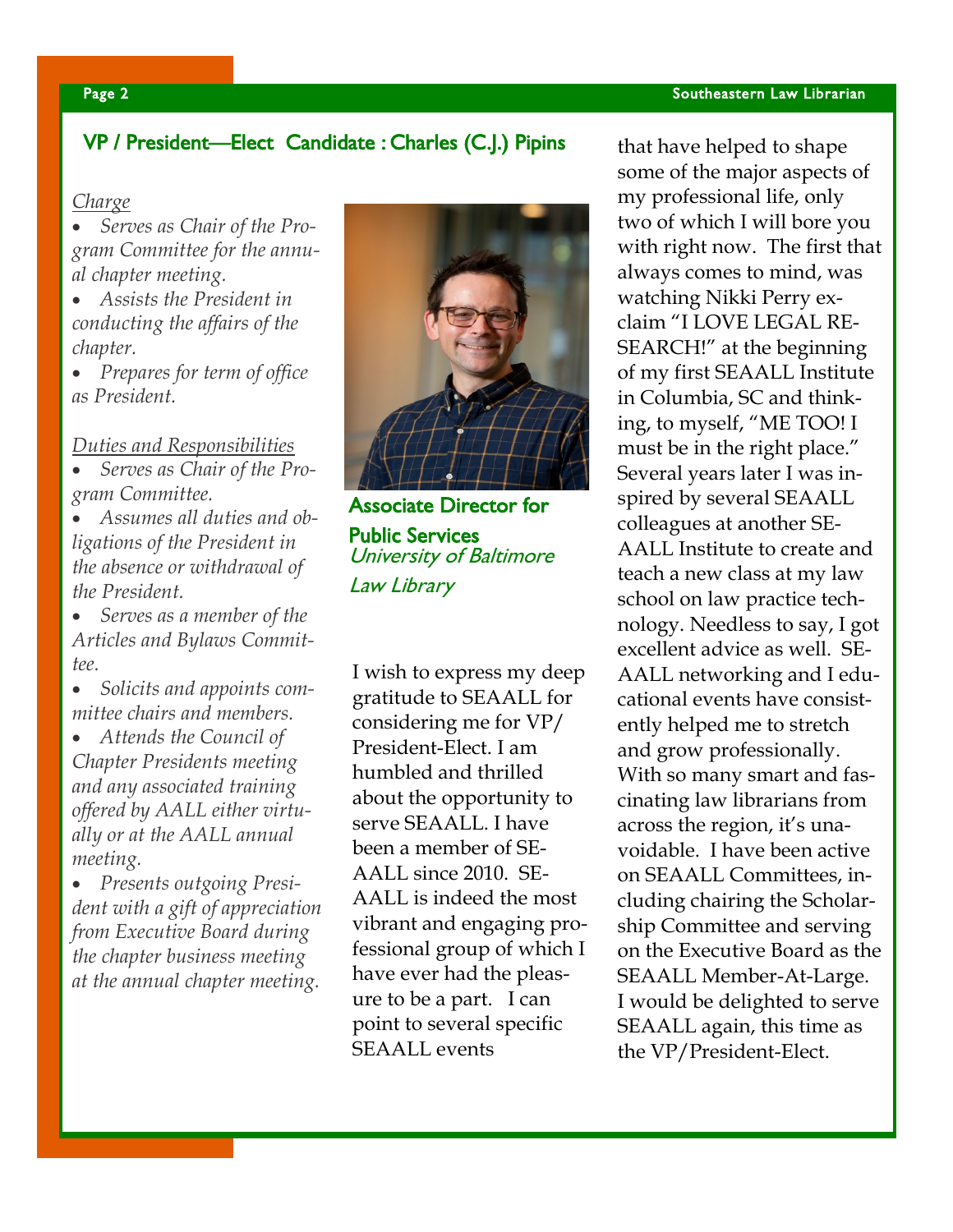#### volume 45, Issue 2 Page 3 Page 3 Page 3 Page 3 Page 3 Page 3 Page 3 Page 3 Page 3 Page 3 Page 3 Page 3 Page 3

#### Treasurer: Eve Ross

#### *Charge*

- *Maintains the accounts and ledger of the chapter.*
- *Collects membership dues.*
- *If required, prepares the chapter's tax return.*

#### *Duties and Responsibilities*

- *Income and Receipts - Maintains records for the receipt of:*
- *Membership dues.*
- *Donations - Donations are usually associated with vendor contributions that underwrite chapter events.*
- *Registration Fees.*
- *Disbursements and Checks - The Treasurer maintains records for the disbursement of:*
- *Expenses incurred in the execution of chapter events such as the Annual*  ing is foundational to *chapter meeting, Educational Institute, AALL chapter business meeting and reception.*
- *Prizes and gifts.*
- *Officer or Committee expenses authorized by chapter policies.*



Reference Librarian University of South Carolina School of Law

I am grateful for the opportunity to run for SE-AALL treasurer. Fundhow we make any initiative a reality. I believe the treasurer's role is primarily (1) to maintain accurate records, keeping the executive board and membership informed of income and expenses, and (2) to keep the machine running by processing dues, sponsorships, reimbursements, tax returns, and other paperwork timely. I see this as a supporting role. My goal will be to do the work of recording, processing, and reporting as quickly, accurately, and seamlessly as possible, in order to free up SEAALL members and leaders to pursue their goals, including SEAALL's diversity, equity, and inclusion initiatives that I am pleased to support. I have been a member of SEAALL since 2016. I currently serve on SEAALL's Newsletter & Public Relations committee (term ending 2021) and as co-chair of the Local Arrangements committee for Columbia, SC (was 2021; now rescheduled for 2024

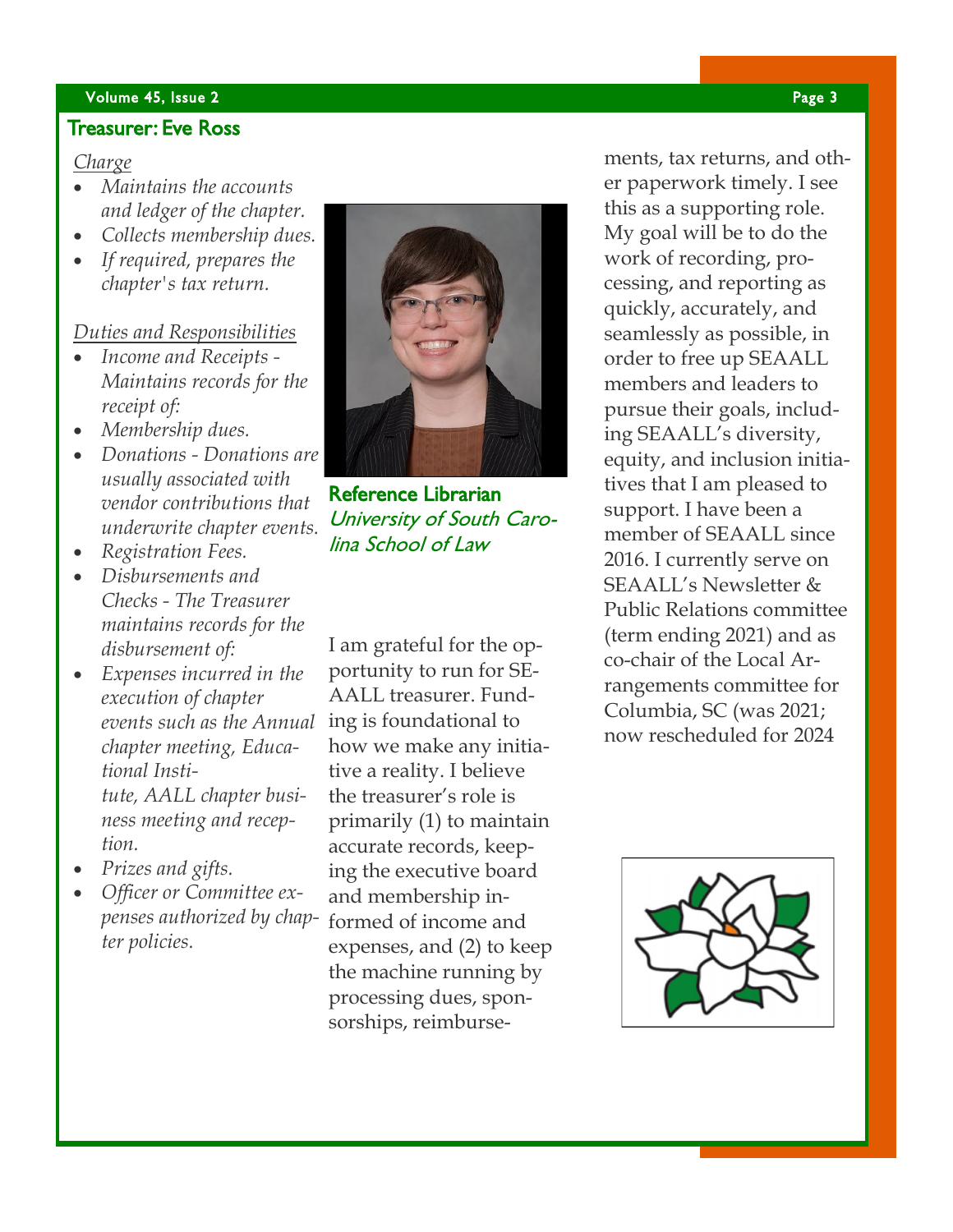## Member- at– Large

#### *Charge*

• *Serves as a voting member of the Executive Board and represents the general membership on issues of interest or concern, particularly those* 

*that arise outside of the standing committee structure.*

*Responsibilities*

• *Handle all arrangements for the chapter business meeting and reception traditionally*  *held during the AALL annual meeting. Coordinates any Chapter VIP.*

• *Other duties as assigned by the President.*

### Carol Collins



Head of Technical Services University of Tennessee

I would be honored if the Nominating Committee would consider adding my name to the slate of candidates for the SEAALL Member-at-Large, 2021-2022.

Thanks to SEAALL affiliation, I have grown professionally and gained priceless benefits through discussions, workshops, best practices, and individual contacts. The role of the law librarian is continually evolving and filled with opportunities and challenges. These attributes underscore SEAALL membership, where colleagues find vital support and inspiration on moving forward. I wish to assist members by representing them on topics of interest and concern that typically arise outside the committee structure. My particular desire is to promote equality, diversity, and inclusion among members and within the profession. The Member-At-Large is in a prime position to bring member ideas on these topics and others to the SEAALL Executive Board. If nominated, I will serve to the best of my ability.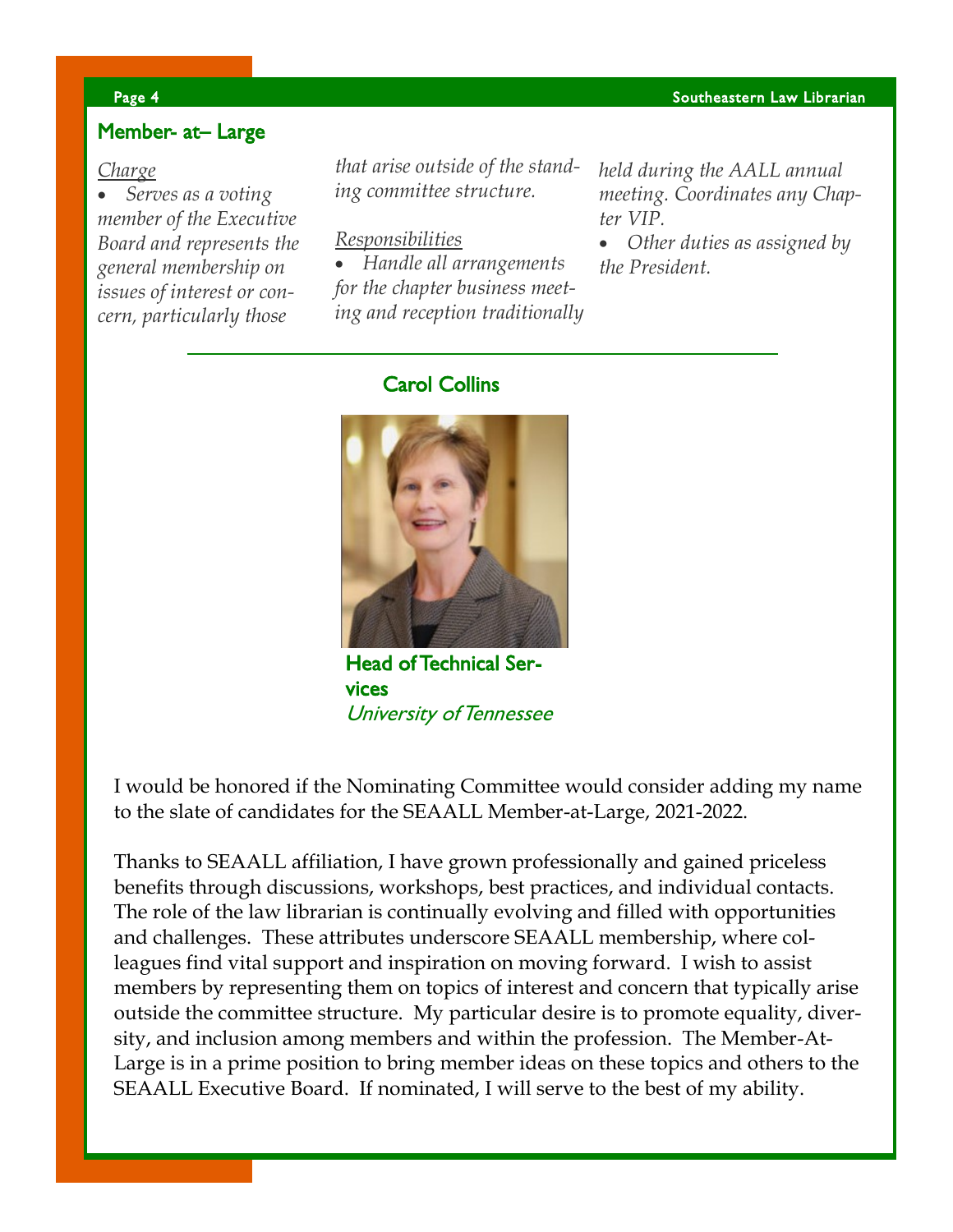## Heather J. E. Simmons



Associate Director for Instruction and Access Services University of Georgia School of Law

It has been a while since I have been involved in AALL Chapter leadership, but I look forward to serving SEAALL, whether as a Member-at-Large or in some other capacity. SEAALL has a great reputation as a friendly and welcoming organization, which I have found to be true since moving to Athens in 2019 to take up the position of Associate Director for Instruction and Access Services at the University of Georgia School of Law's Alexander Campbell King Law Library. I have been impressed with the agility of the Chapter to adapt to current conditions by putting on a successful virtual annual meeting. While I was disappointed not to meet members in person, or to wear my new seersucker dress, I look forward to doing so at events in the future. My previous experience with a variety of elected and appointed positions in AALL has given me a good understanding of association dynamics and how to work with people to advance the work. My recent work as Chair of the Law Librarianship as a Career Guidance Review

Special Committee has given me a new appreciation for the importance of diversity and inclusion in the profession of law librarianship. I hope to repay my warm welcome to this part of the country with service to SEAALL. Thank you for considering me for this position. I have faith in the democratic process, so please be sure to vote!